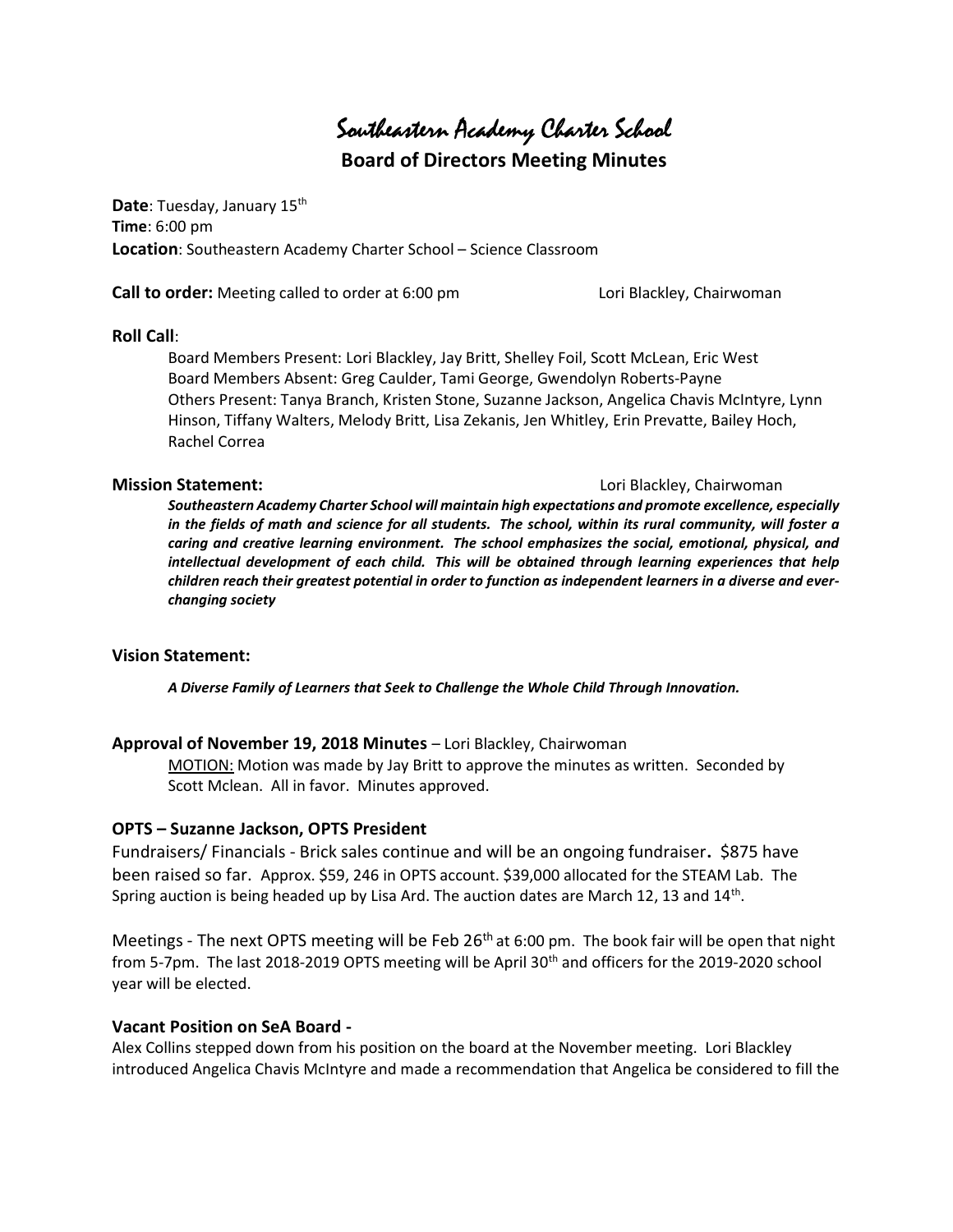vacant board position. Angelica is a wife and mother and an active member of our Robeson County community. She currently serves as a District Court Judge.

MOTION: Jay Britt made a motion that the board approve Angelica Chavis McIntyre as a new board member. Scott Mclean seconded the motion. All in favor. Motion approved.

#### Committee Reports -

Finance – No report.

Policy - Eric West, chair

The committee is working on revisions of the Discipline and Procurement Policies.

Vision - Greg Caulder, chair

Greg Caulder reported that the Vision committee has not met. No report at this time.

Education -Gwendolyn Roberts Payne, chair

Kristen Stone reported that the Education committee's January 14<sup>th</sup> meeting was rescheduled for January 28<sup>th</sup> due to benchmarks. No report at this time.

#### Report from the Principal – Kristen Stone, Principal

Teachers of Excellence 2017-2018 – The Teachers of Excellence Award recognizes SeA teachers whose students achieved an 85% or higher proficiency score on the EOG and met or exceeded academic growth. Teachers recognized for the 2017-2018 school year are:

 Lisa Zekanis Jen Whitley Lynn Hinson Melody Britt Tiffany Walters

Enrollment – SeA has lost some students due to moving.

Lottery 2019-2020 -

The SeA lottery enrollment begins February 1<sup>st</sup> and will run through March 29<sup>th</sup>. The lottery will be held Aprl  $17<sup>th</sup>$ . SeA will again use the Lotterease system.

Benchmarks Update – Monday, Jan  $14th - 8<sup>th</sup>$  grade Science Tuesday, Jan 15th – ELA Wednesday, Jan 16th – Math Results will be reported at the next board meeting.

AR Incentive  $2^{nd}$  9 Weeks – Glow in the Dark party will be held Friday, Jan 18th

IT/Server Update – Work on the server has begun and is expected to be completed after Easter.

Student Teachers –

- Lisa Zekanis introduced Bailey Hoch, a student teacher from UNCP. Bailey will be working with Lisa Zekanis in the 2<sup>nd</sup> grade.
- Erin Prevatte introduced student teacher, Rachel Correa, also from UNCP. Rachel will be working with Erin Prevatte in the 3,4,5 Pod in Math.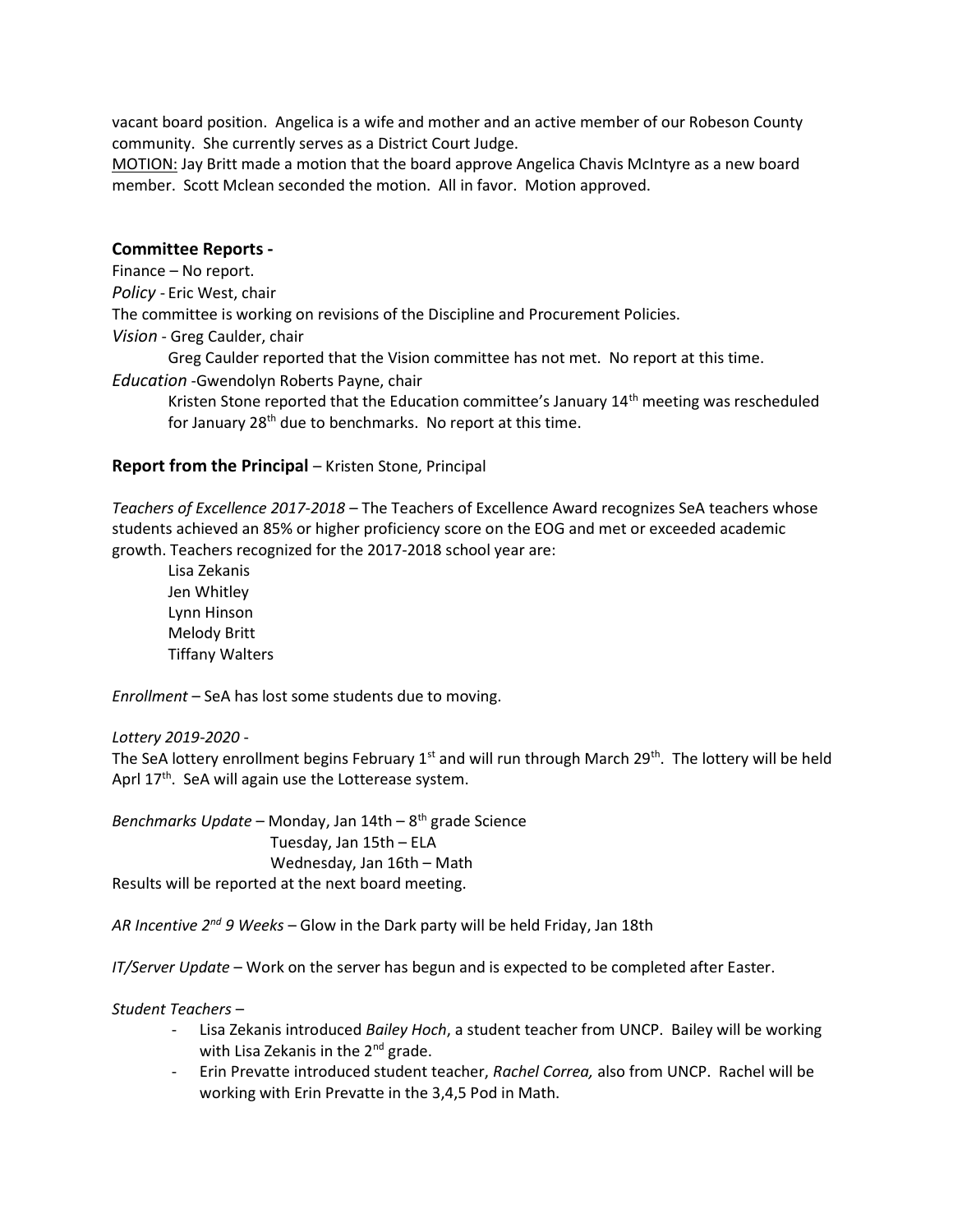## Report from the Financial Secretary - Tanya Branch, Financial Secretary

Financials: Tanya Branch reported that we are in great standing and spending is running better than last year. We are still waiting to collect our state, local and federal monies.

Repairs: Tanya Branch reported that there are some leaks in the gym and staff is looking at options for addressing them.

### Adjournment –

MOTION: At 6:31 pm Jay Britt made a motion to adjourn the meeting. Motion seconded by Angelica Chavis McIntyre. All in favor. Motion carried

The SeA January 2019 Board meeting was adjourned at 6:31 pm by Chairwoman, Lori Blackley.

Next meeting will be held February 19<sup>th</sup> at 6pm.

Respectfully Submitted, Shelley Foil